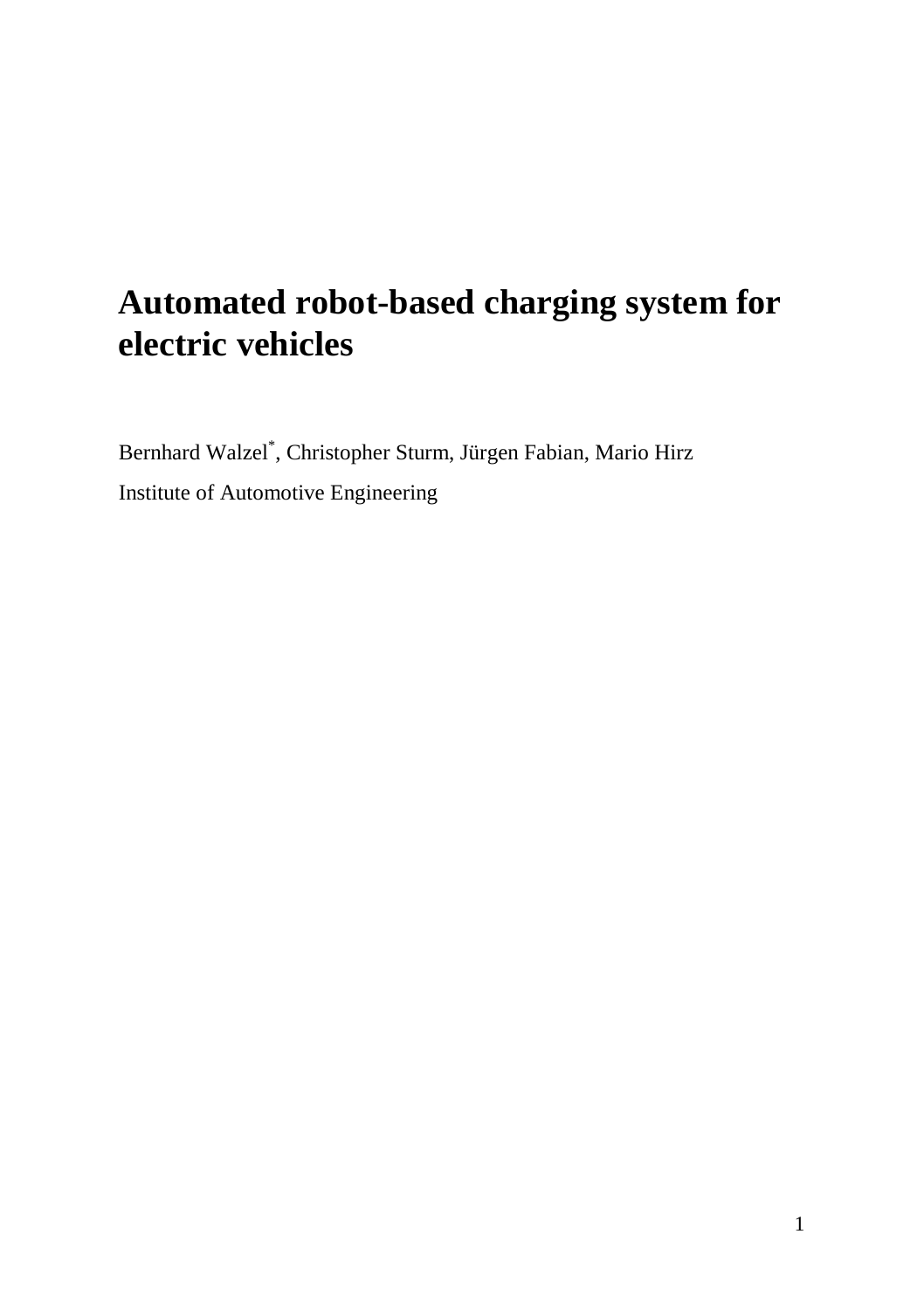## **Abstract**

With the rising number of electric and hybrid vehicles the demand for customerfriendly and innovative solutions for the charging infrastructure is growing steadily. Furthermore, future autonomous driving and parking vehicles are calling for new approaches regarding to battery charging. Nowadays electric vehicles have to be charged by hand. In other words, someone has to connect the charging cable with the charging socket of the vehicle. This paper deals with automated charging systems for electric vehicles. In order to realize tethered charging a fully automated system supports the complete process. The first part of work explains advantages of automated conductive charging systems regarding to other automated concepts and why such systems are needed. The second part deals with an investigation of the state of art. Thereby it is evidenced which systems are already developed and published. Afterwards, challenges and problems behind automated conductive systems are shown. Thereby the individual problems are analysed and illustrated. Finally, an initial concept for automated charging station is presented and discussed as a solution charging multiple and various types of vehicles at public parking facilities.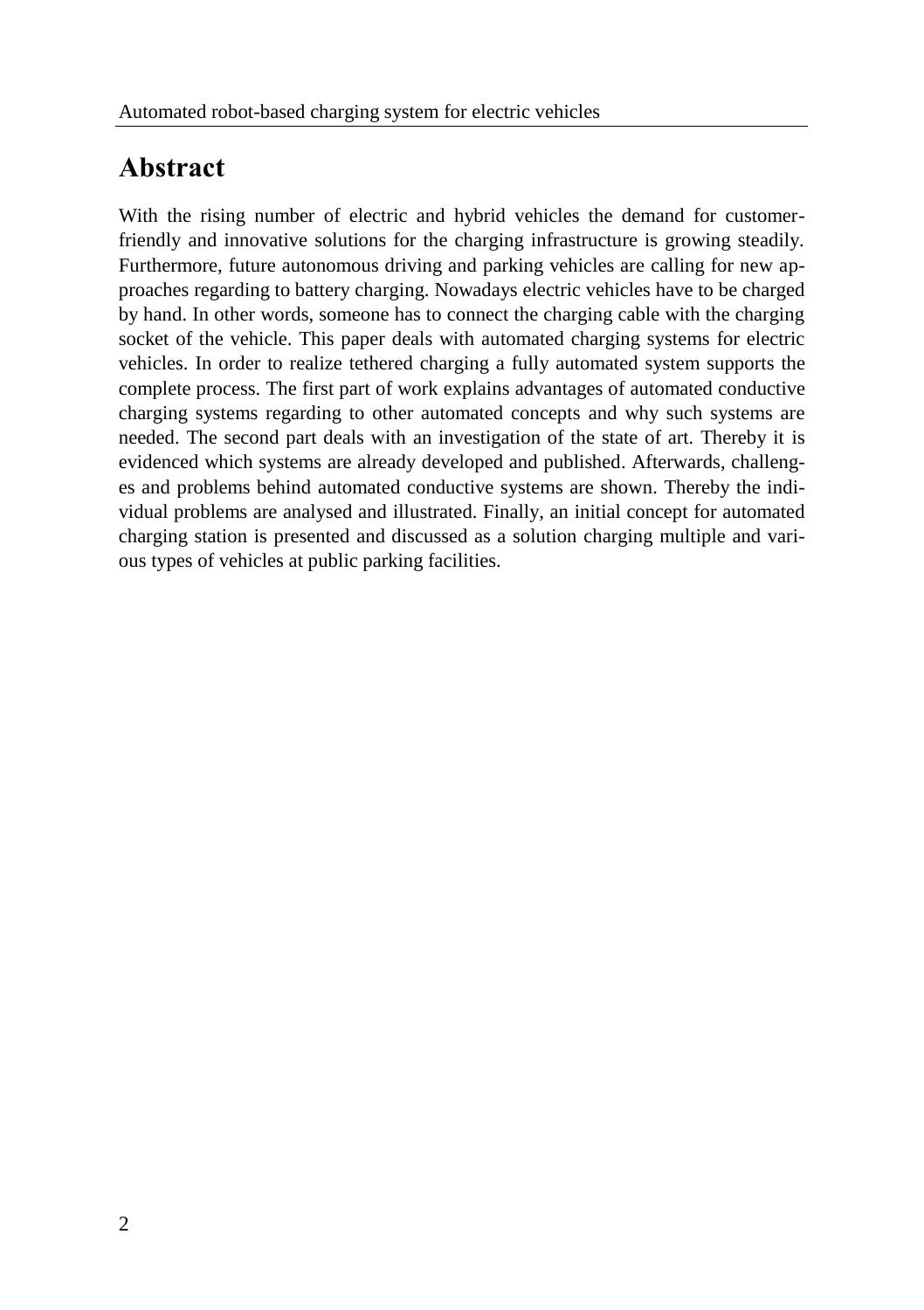#### **1. Introduction**

Besides the limited range of electric vehicles in comparison to conventional powered vehicles, one additional drawback is the time consuming and laborious charging process. To enable comfortable and autonomous battery charging lot development effort is invested in inductive charging systems. Due to the advantages of the contactless method, manufactures are working on the marketability of this technique. But several challenges like energy losses, electromagnetic radiation, complex vehicle adaption or environmental impacts on humans and animals still have to be solved. Furthermore, long driving ranges together with short charging intervals are essential for a high customer benefit. Due to a significantly lower power transmission performance, high charging capacities are not feasible with inductive systems, but only with conductive systems (DC quick or fast charging). Battery switch stations provide another option. Because of the high investment costs as well as the difficult grid and vehicle integration these techniques will be not discussed further here. [Figure 1](#page-2-0) depicts how many kilometres per hour loading capacity can be covered depending on the loading method [1, 2] and based on the energy consumption of an average electric vehicle [3]. In this comparison, charge and discharge losses are not considered. As shown fast charging technologies with loading capacities up to 170 kW [2] reduce the charging time significantly in comparison to low charging methods.



Figure 1: Charging capacity by charging method

<span id="page-2-0"></span>In order to realize powerful DC charging currents the wire diameter must grow. This in turn makes the cable heavy, stiff and unhandily, so that people might have problems to charge their vehicle [4]. This possibility to load vehicles as user friendly as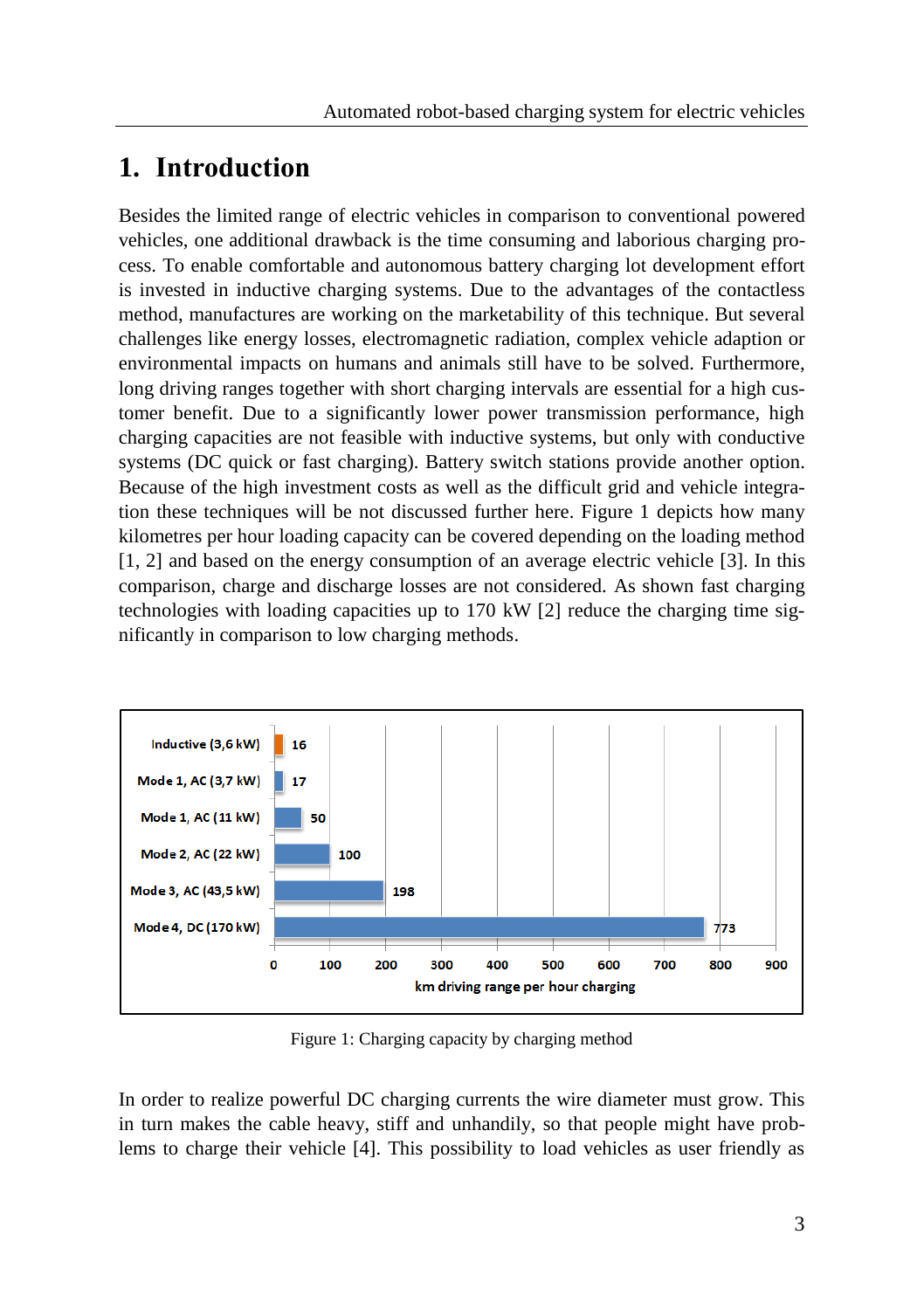possible is one reason why automated conductive charging systems are getting increasingly interesting.

Autonomous vehicles together with automated charging systems offer new opportunities. Fully automated park and charging solutions enable customer-friendly and innovative service concepts. For example, driver parks in front of shopping centres: The car drives to the next free parking lot autonomously, charges the batteries automatically and picks up the driver after the shopping tour by a call via mobile phone app. Volkswagen works already on the realization of similar projects with automated cars and inductive charging systems [5].

## **2. State of the art**

Automated charging systems are in development this time, but no manufacturer has launched a series product on the market until now. Furthermore, every current published system is only customized for one specific vehicle model. That means that only that specific model can be charged. In future years an automated system should be able to charge every electric vehicle independent from the car type.

#### **2.1 Volkswagen e-smartConnect**

The manufacturer VW recently presented such a system for an e-Golf, as a research facility in the test phase. The project, shown in Figure 2, is called e-smartConnect and is based on a KUKA LBR iiwa, a Robot of the newest generation. The DC quick charging process starts with a communication between vehicle and electric filling station. The vehicle transmits its data to the charging station, which transmits in return the target position for the automated parking. The charging socket of the vehicle has to be in a target area of 20 by 20 centimetres. Afterwards, a camera on the robot detects the exact position of the charging socket, which is accurately defined to a millimetre. Following, the robot-gripper picks the DC-Connector and links it with the charging socket of the vehicle. After having linked the DC-Connector, the charging process starts. Once the battery is fully charged, the robot automatically unplugs the DC-Connector [6].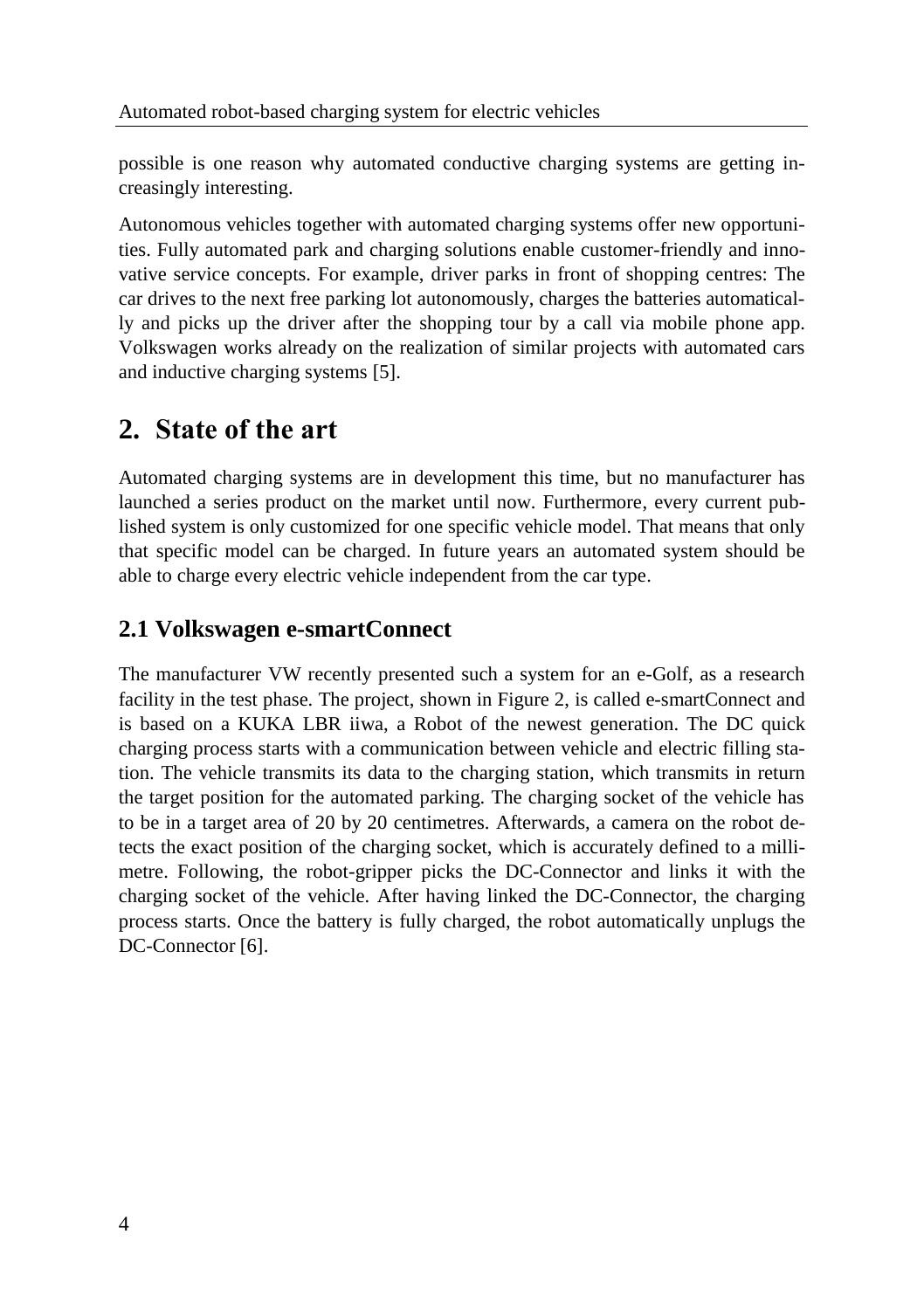

Figure 2: VW e-smartConnect [6]

#### **2.2 Tesla charging-robot**

The US Company Tesla also works on an automated system (Figure 3). Their concept is even based on DC current and should load their on-site vehicles. The charging cover opens automatically when the parked vehicle is ready for loading. The system detects this and afterwards the snakelike prototype robot arm is searching its way to the charging socket fully autonomously. Once the connection between the robot and the vehicle is made, the charging process can be started. The idea behind the concept is, that the driver does not have to get out of the car to charge the vehicle. The complete loading procedure is applied by the robot. How the robot finds its target and detailed technical information about the charging system are not published yet. In general, the system is currently in a prototype status this time. A benefit of Tesla is that all their cars have the same position of the charging socket and also the same charging plugs [7].



Figure 3: Tesla charging robot [7]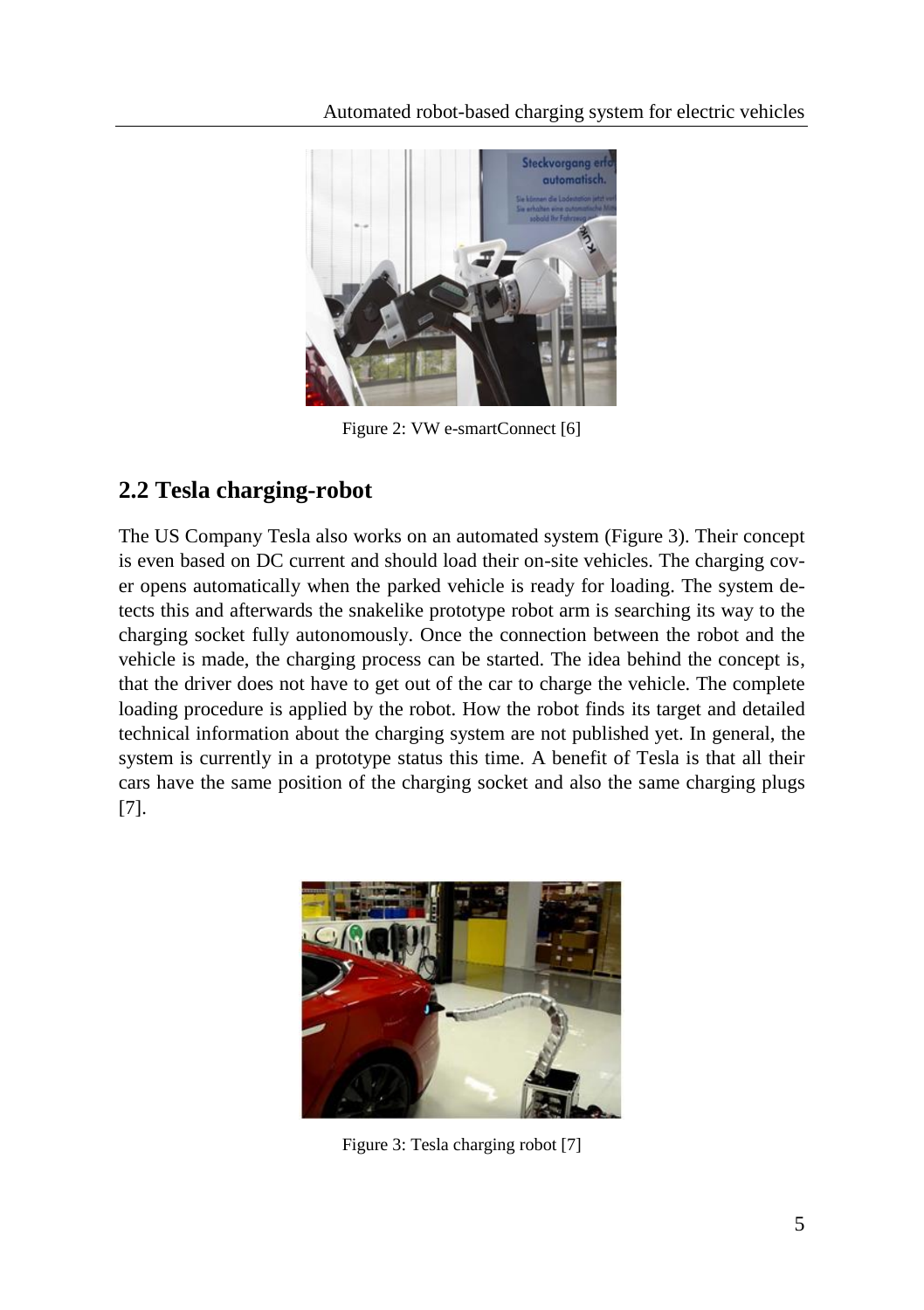#### **2.3 Charging system TU-Dortmund**

The Technical University of Dortmund started a project named ALanE. The acronym stands for automated charging system for sustainable electric mobility (Figure 4). The aim of the project is to charge a parked electric vehicle without needing the driver to plug in the charging cable. A manual intervention of the driver is not necessary. Thus, in comparison to established charging systems, the ALanE system raises the comfort enormously, which represents itself as a unique selling point in comparison to conventional powered vehicles. The charging system of the TU Dortmund contains a standard energy supply and a wallbox, which is extended with a cost-effective and compact connection module (VBM). The connection and disconnection process can be started via a smartphone app. This system is also in a prototype status yet and under further development [8].



Figure 4: Charging robot TU-Dortmund [8]

#### **2.4 Charging system NRG-X**

The NRG-X concept represents itself as the first fully automatic charging solution. The fundamental idea was to create a system, which transfers high power energy for fast charging, enables a great range of parking tolerance and substitutes an expensive conventional wallbox. Additionally, it can be easily adapted to every electric vehicle. The system shown in Figure 5 contains two basic components, a connection array, which is mounted in the middle of the car underbody and a base station, which represents the connection system at the parking area.

The surface of the connection array is consistently structured by a hexagonal pattern, whereas each cell has a conical shaped recess. The base station, which constitutes the counterpart, slides into any cell by an orthogonal movement towards the connection array. This means, any arbitrary position of the cone within the dimensions of the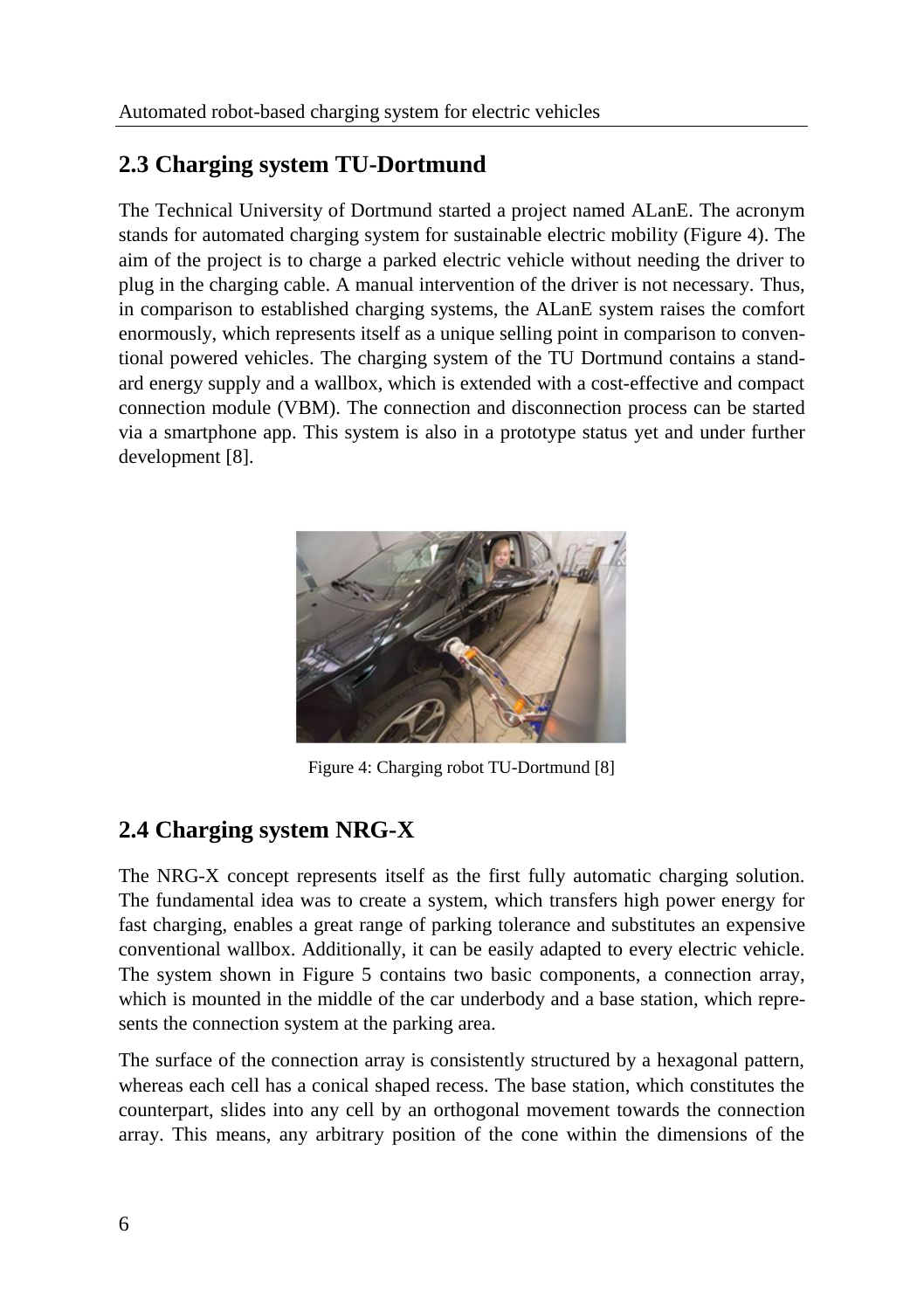connecting array reaches a discrete final position in the middle of the respective contacting cell. The positioning cone must be resilient and therefore laterally (in x- and ydirection) moveable for the distance of a contacting cell outer radius.

The hole charging process is quite simple: When an electric vehicle, which is adapted with the NRG-X connection array, approaches to a garage or parking space, the NRG-X base station automatically starts to communicate with the connection array. The only requirement is that the electric vehicle must contain a wireless module. It is not necessary to park the vehicle in an exact predefined position. A position validation system ensures the correct position where an automatic connection is feasible. After the system checked the authorization and the batteries state of charge, the charging process starts automatically. The NRG-X base station lifted upwards to the connection array of the car underbody and connects the system. Possible charging power reaches up to 22 kW. The charging process starts automatically when a secure connection is enabled or can be scheduled manually or by an intelligent charging management system. If the battery is completely full, the connection system disconnects immediately and automatically. In a further expansion stage, direct current quick charging should be realized above >100 kW [9].



Figure 5: NRG-X [9]

#### **3. Problem areas**

The main idea of automated charging systems includes a very easy and comfortable charging process. The car parks in the parking bay and the remaining steps are being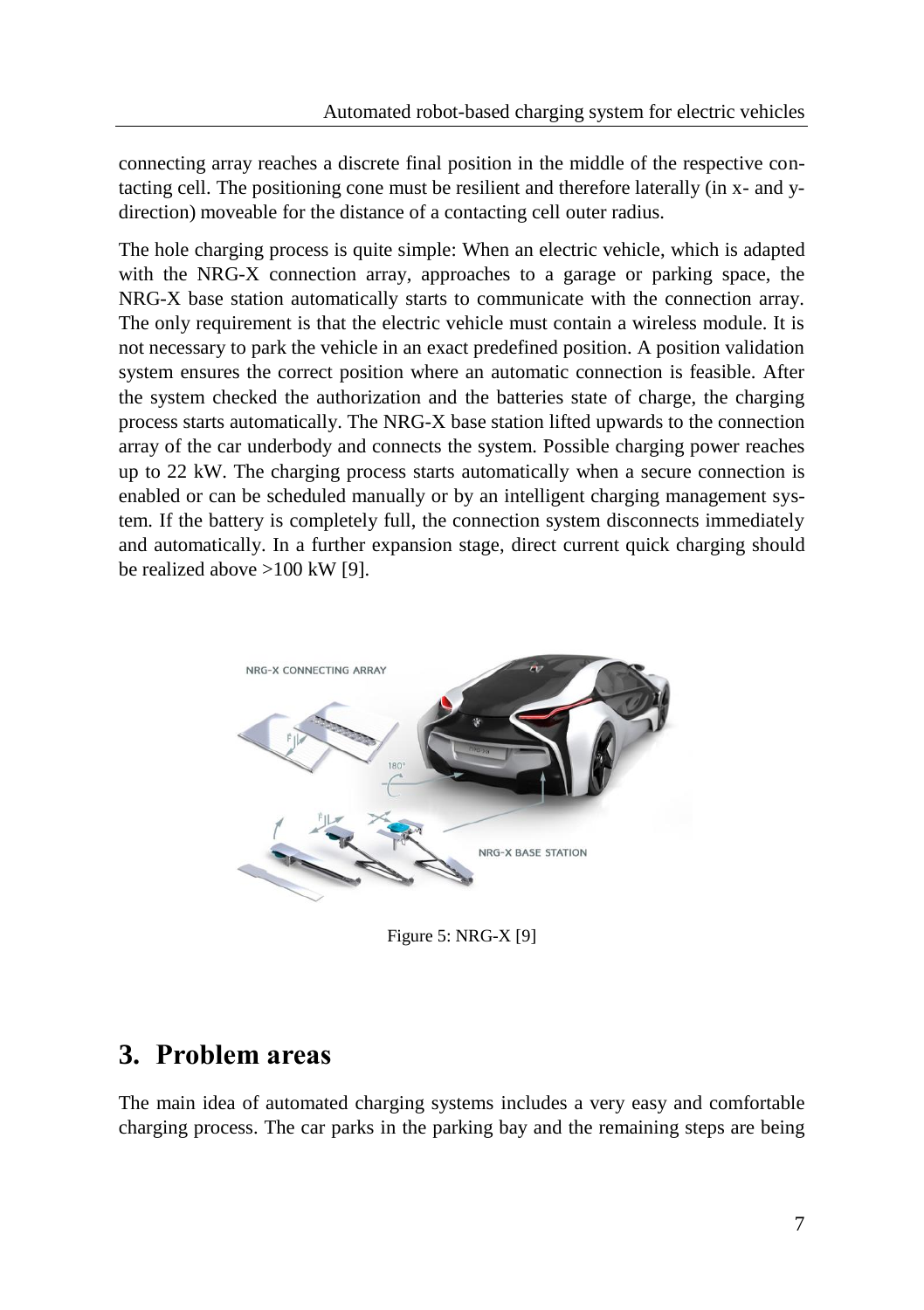finished by the system automatically. That means the automated charging system detects the type and model of car, recognises thereupon the position of the charging socket, the required charging cable and charging strategy and starts afterwards with the charging process. As soon as the process is finished, the system picks up the charging cable and the vehicle is ready to drive. But there are some obstacles that need to be adjusted in order to realize automated conductive charging. From a purely technical point of view, such systems seem to be state of the art, but there are some challenges that must be solved - and for the target to handle different vehicle types, the challenges are rising significantly.

There is no standard for the position of the charging socket. An investigation of various vehicle types shows big differences regarding the socket places depending on the car brand and type. Electric and hybrid vehicles usually have their sockets on the right or left side, additionally some cars have it on the front or back side of the vehicle. Furthermore, the height of the socket is also different. There is a European standard for charging cables, the Type 2 (Mennekes) connector, but many manufacturers, especially in Asia or USA use other connector types.

A second big problem can be found in the charging cap mechanism. Several vehicles have a security cap that makes it impossible to charge the vehicle without removing them. Even in this field there are differences. Some brands have a rubber plug which has to be unscrewed, others have a plastic flap. The variety of the systems is often simply based on specific design solutions.

The target to charge multiple vehicles and different vehicle types at parking facilities requires complex devices for handling and management of cables, especially by the use of DC quick charging. Long and heavy cables with limited bend radius waste a lot of space and additionally, if they are not carried by the robot, separate logistic equipment is needed. For example, the weight of a CCS-Type 2 charging cable for charging capacities of up to  $106,25$  kW is 1,7 kg/m and it has an outer diameter of 28,2 mm [10].

An overview about various vehicles types, charging sockets, plugs and security systems is presented in Figure 6 and 7. Figure 8 shows a typical parking situation of vehicles including the resulting charging socket position. As mentioned, these varieties of systems and vehicle-specific requirements complicate an automation of the charging process enormously.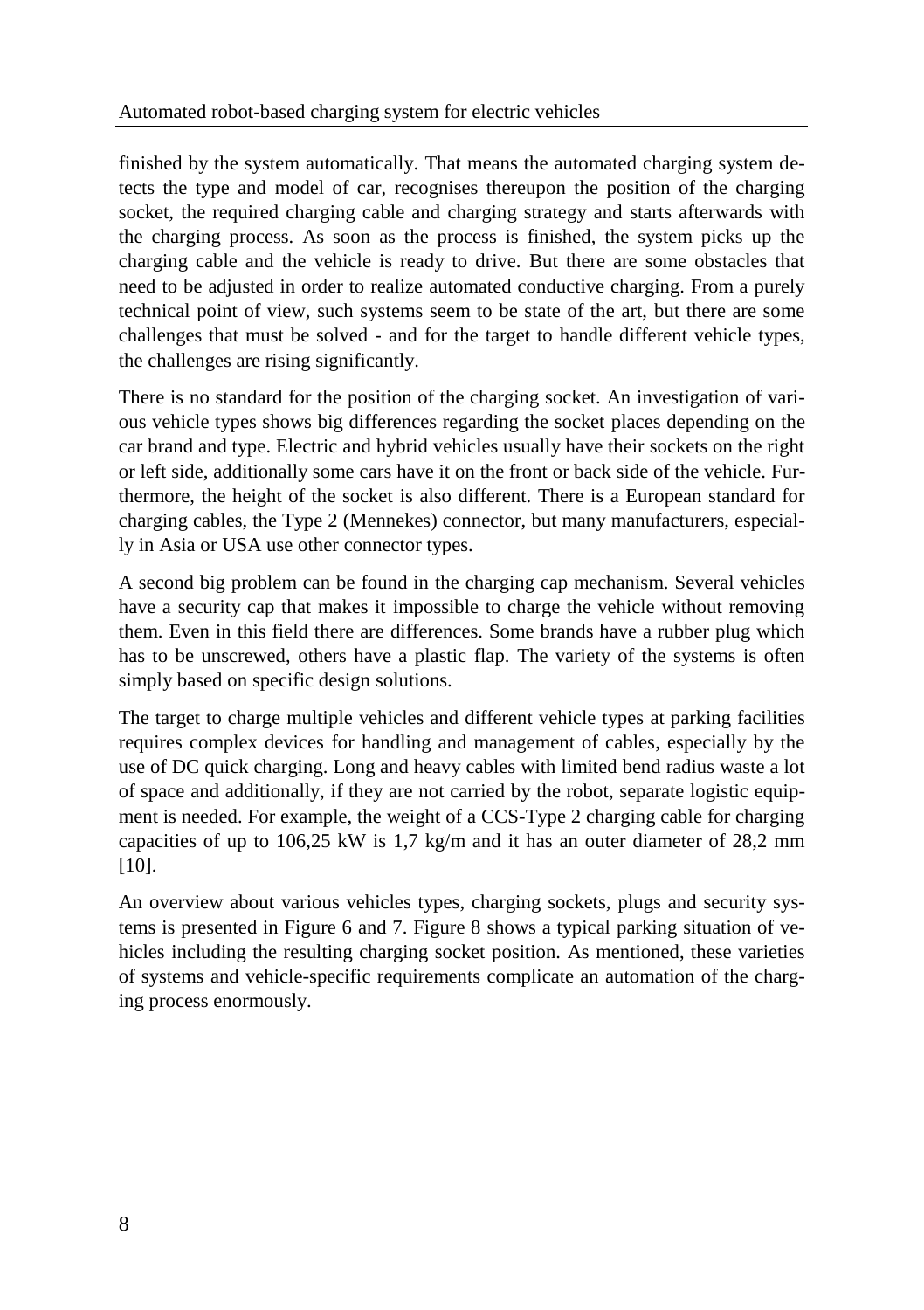| <b>Brand</b>    | Typ                                      | Propulsion<br>System | Plug                  | <b>Security Cap</b> | Max. Loading<br>Capacity |
|-----------------|------------------------------------------|----------------------|-----------------------|---------------------|--------------------------|
| <b>Mercedes</b> | <b>B-Klasse Electric</b><br><b>Drive</b> | <b>BEV</b>           | Typ <sub>2</sub>      | plastic flap        | 11 kW                    |
| KIA             | Soul EV                                  | <b>BEV</b>           | Typ1/CHAdeMO          | rubber plug         | 50 kW                    |
| <b>BMW</b>      | i8                                       | PHEV                 | Typ <sub>2</sub>      | plastic flap        | 4,6 kW                   |
| Renault         | <b>ZOE Q210</b>                          | BEV                  | Typ 2                 | plastic flap        | 43 kW                    |
| Peugeot         | iOn                                      | <b>BEV</b>           | Typ <sub>2</sub>      | plastic flap        | 43 kW                    |
| Tesla           | Model S                                  | <b>BEV</b>           | Tesla<br>Supercharger | ٠                   | 120 kW                   |
| Volkswagen      | e-Golf                                   | <b>BEV</b>           | Typ 2/CCS             |                     | 40 kW                    |

Figure 6: Examples for various vehicles types, charging sockets, plugs and security cap systems [11, 12, 13]



Figure 7: Cable connector types [14]



Figure 8: Vehicle positions in parking lots, resulting in different charging socket positions (red points)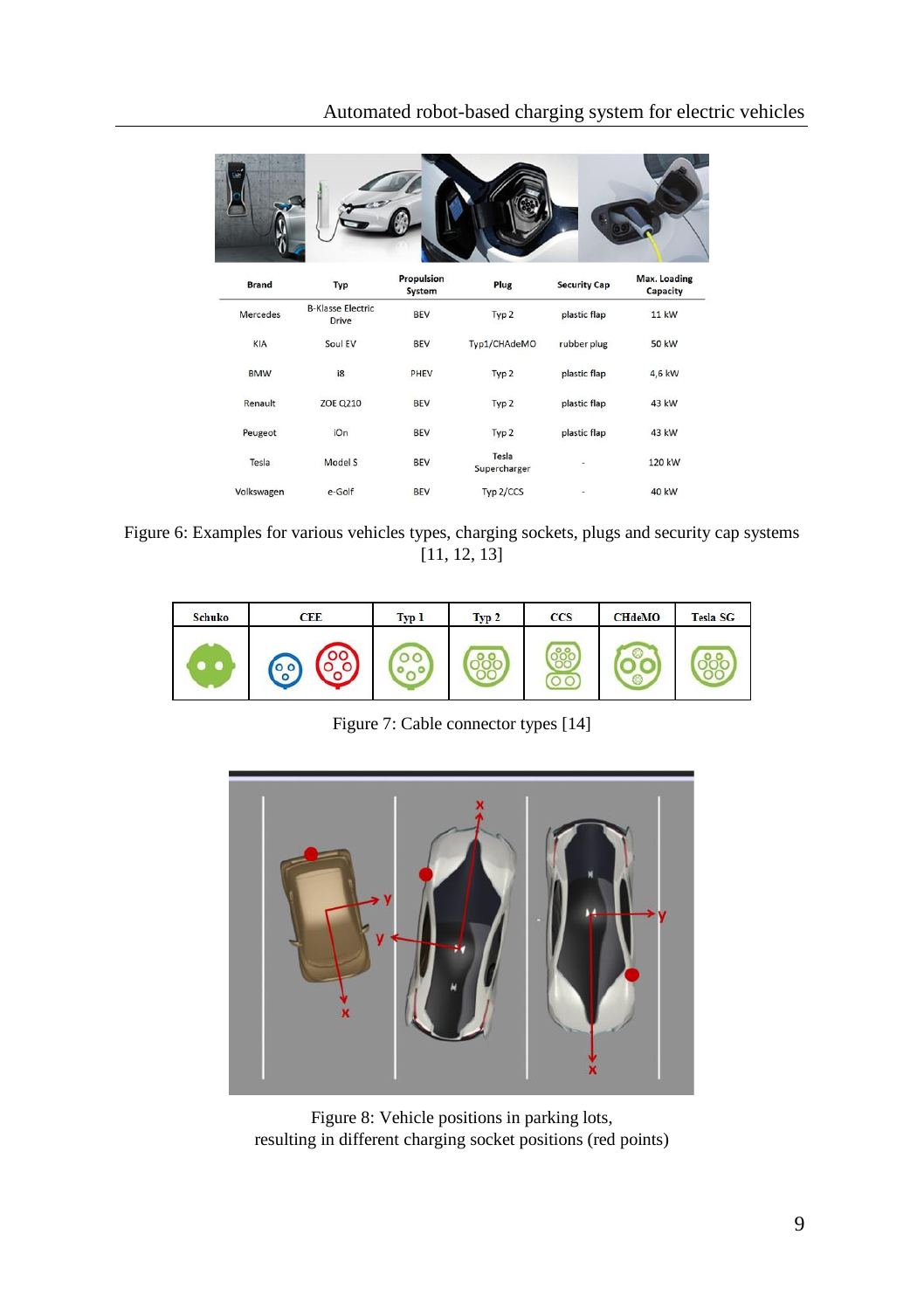# **4. Concept proposal**

As discussed in Section 2, several projects are already dealing with automated charging, but every concept either can charge only one specific car with one specific charging plug or is accompanied by costly vehicle adaptations. In this subsection, a concept for public parking facilities is introduced (Figure 9). The concept proposal is capable to charge any electric car independently from the brand, the charging socket position or the vehicle parking lot position and it does not require complex vehicle adaptions or modifications. Furthermore, it is possible to charge multiple vehicles with only one robot.

The basis of the concept is a lightweight collaborative robot that is mounted on a bridge crane-like system. This approach increases the range of motion for the robot significantly - every charging station spot is reachable and the number of cars is only limited by the length of the crane system. Safety plays an important role when using robots. Safety features of the robot allow people to be in the same working area as the robot and no safety fence is needed (collaborative robots). Force torque control enables well contact detection as a programmable resilience. Furthermore, the plug-in process is precise and force sensitive. Companies like Universal Robots or KUKA offer such robots [15, 16].

Every parking lot is equipped with a longitudinal movable and rotatable cable magazine, which travels closely to the charging socket before the charging process begins. This prevents sliding on the ground as well as difficult handling of heavy and long cables. With a universal gripper tool mounted on the robot arm, different types of charging plugs can be picked up from the cable magazine.

If a vehicle has to be charged, it parks in a free parking lot (manually or autonomously). For the next steps and for a successful charging process, the system must gather important data, including information of the already discussed variety of systems in the subsection problem areas. With wireless interconnectedness of vehicle, electric filling station, mobile phone and web servers, the charging process can be started or stopped as well as vehicle and charging strategy data can be transmitted and updated. The easy integration of billing and payment applications and storing and evaluation of the costumer charging behavior improves costumer benefit additionally. Figure 10 shows a proposal for the data communication and the data management of an automated electric filling station in public areas.

After the required information is transmitted, it is possible to control the charging process and the battery's state of charge. Meanwhile the vehicle is charging, the robot can serve other vehicles that also need to be charged. When the charging process is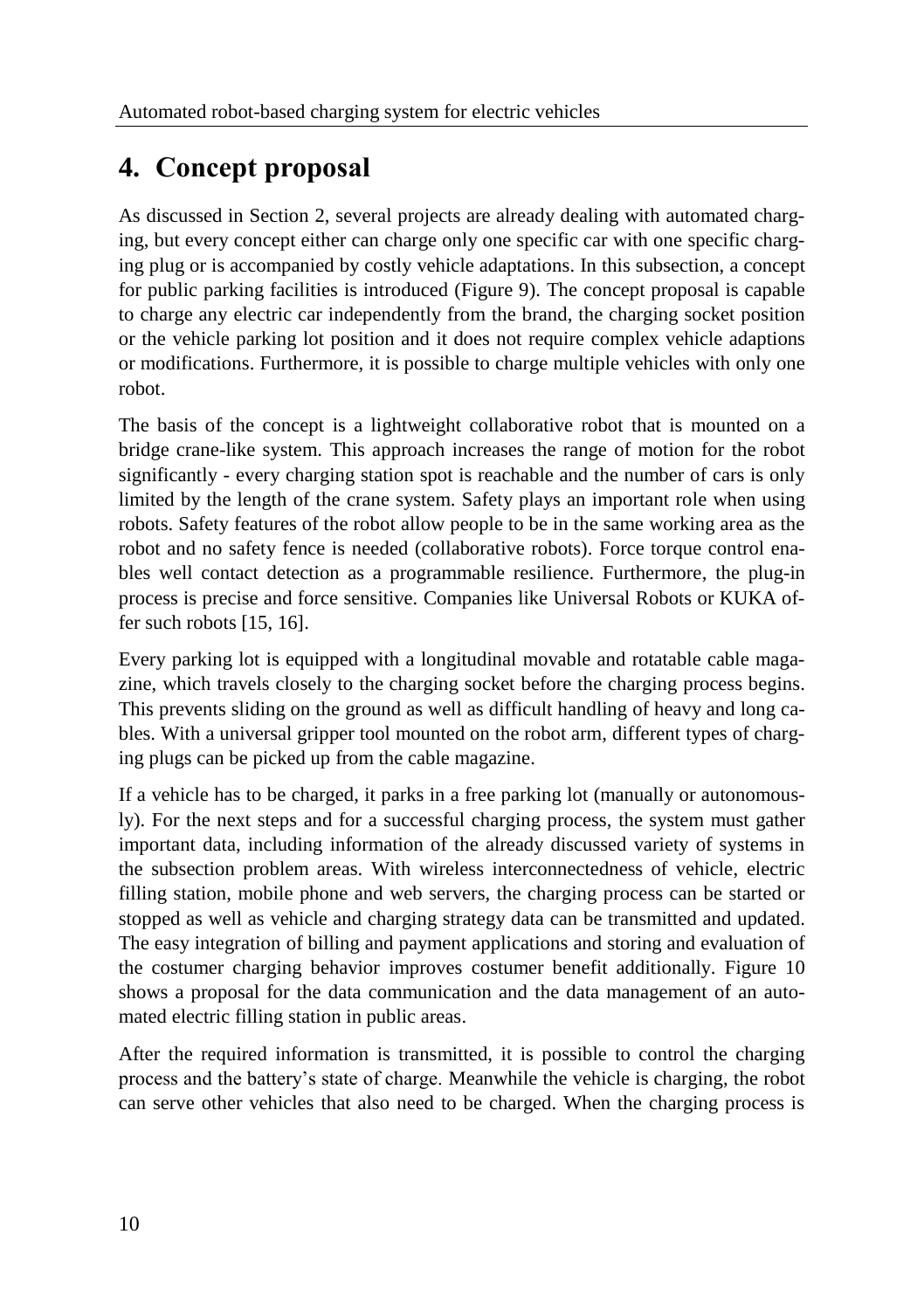finished, the robot disconnects the cables and puts it back into the magazine and the whole process can start again from the beginning.



Figure 9: Proposal of an automated charging station for public areas



Figure 10: Data communication and data management proposal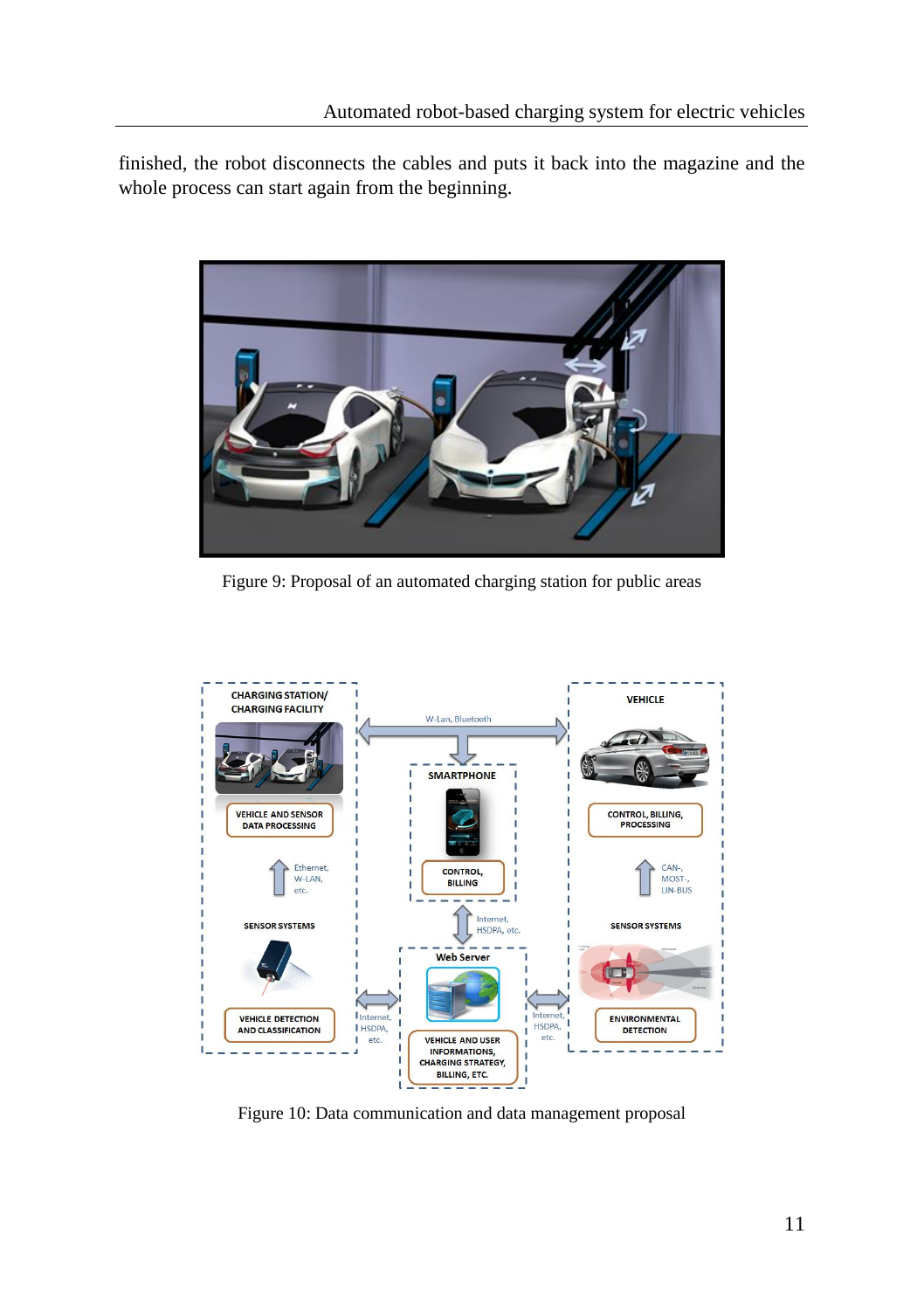## **5. Discussion and Outlook**

Conductive automated charging systems are a new emerging topic in the electric vehicle industry. By increasing charging power, the cables are getting more unwieldy and thereby charging of a vehicle can be very aggravating. Some pilot projects already employ with automatic charging systems, but currently they are all in a prototype status. The presented concept of an automated charging robot for parking garages gives an overview of possibilities for possible solutions. It considers the importance that every electric vehicle can be charged by one system. Furthermore, there are no modifications to the vehicle necessary. Future electric cars will be designed for automated charging. This includes barrier-free access to the charging socket or automated opening and closing systems of the loading covers and standardized communication systems. Inductive charging systems will be an alternative, but disadvantages like the limited charging capacity or unstandardized systems may restrict the application to private sector usage. Conductive automated charging systems include a high potential, whether in private or public sectors, to make charging of electric cars more comfortable.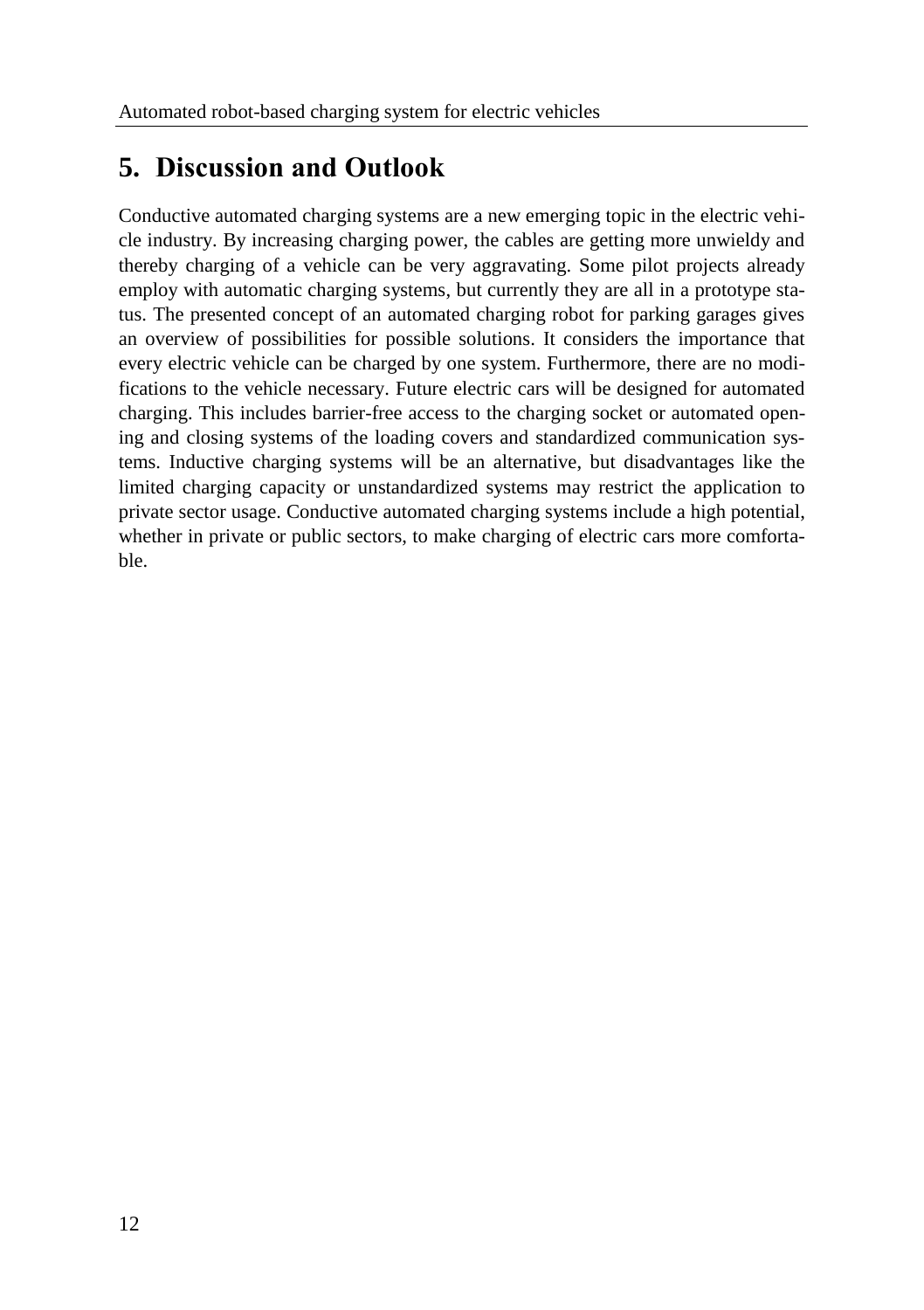#### **6. References**

- 1. Haslauer (2012): 100% Strom aus erneubaren Energien für E-Mobilität: Effekte Marktszenarien und Handlungsempfehlungen, Technische Universität Wien, Wien, 2012
- 2. Karle (2015): Elektromobilität Grundlagen und Praxis, Carl Hanser Verlag, 2015, ISBN: 978-3-446-44339-6
- 3. Geringer (2012): Batterielektrische Fahrzeuge in der Praxis: Kosten, Reichweite, Umwelt, Komfort, Wien, 2012
- 4. Springer Fachmedien (2015): e-smartConnect: Automatisches Aufladen mit Gleichstrom und Roboterassistenz, online: http://www.springerprofessional.de/esmartconnect-automatisches-aufladen-mit-gleichstrom-und-roboterassisten, accessed on 15. 9. 2015
- 5. Digital Trends (2015): VW combining automated valets and self-charging cars with the V-Charge project, online: http://www.digitaltrends.com/ cars/volkswagenv-charge-project-self-driving-cars-self-charging-cars-pictures, accessed on 15. 12. 2015
- 6. Autoblog BV (2015): Volkswagen e-smartConnect, online: http://www.autoblog.nl/imagegallery?file=Volkswagen/0\_Divers/Volkswagen\_e\_s martConnect/Volkswagen-e-smartconnect-08.jpg, accessed on 16. 9. 2015
- 7. Timebandit Media (2015): Mein Elektroauto, online: http://www.meinelektroauto.com/2015/08/tesla-motors-praesentiert-seinen-laderoboter-fuerelektroautos/18609, accessed on 16. 9. 2015
- 8. Technische Universität Dortmund (2015): Ladesystem der TU-Dortmund "betankt" Elektroautos automatisch, online: http://www.e-technik.tudortmund.de/cms1/de/Service\_Termine/Weitere\_Meldungen/Archiv/Ladesystem\_ Elektroautos/index.html, accessed on 12. 11. 2015
- 9. NRG-X (2015): NRG-X automatic charging solution, online: http://nrg-x.com, accessed on 13. 11. 2015
- 10.Phoenix Contact (2016): Phoenix Contact products, online: https://www.phoenixcontact.com, accessed on 2. 1. 2016
- 11.BMW (2015): Der vollelektrische BMW i3, online: http://www.bmw.at/de/neufahrzeuge/bmw-i/i3/2013/start.html, accessed on 12. 8. 2015